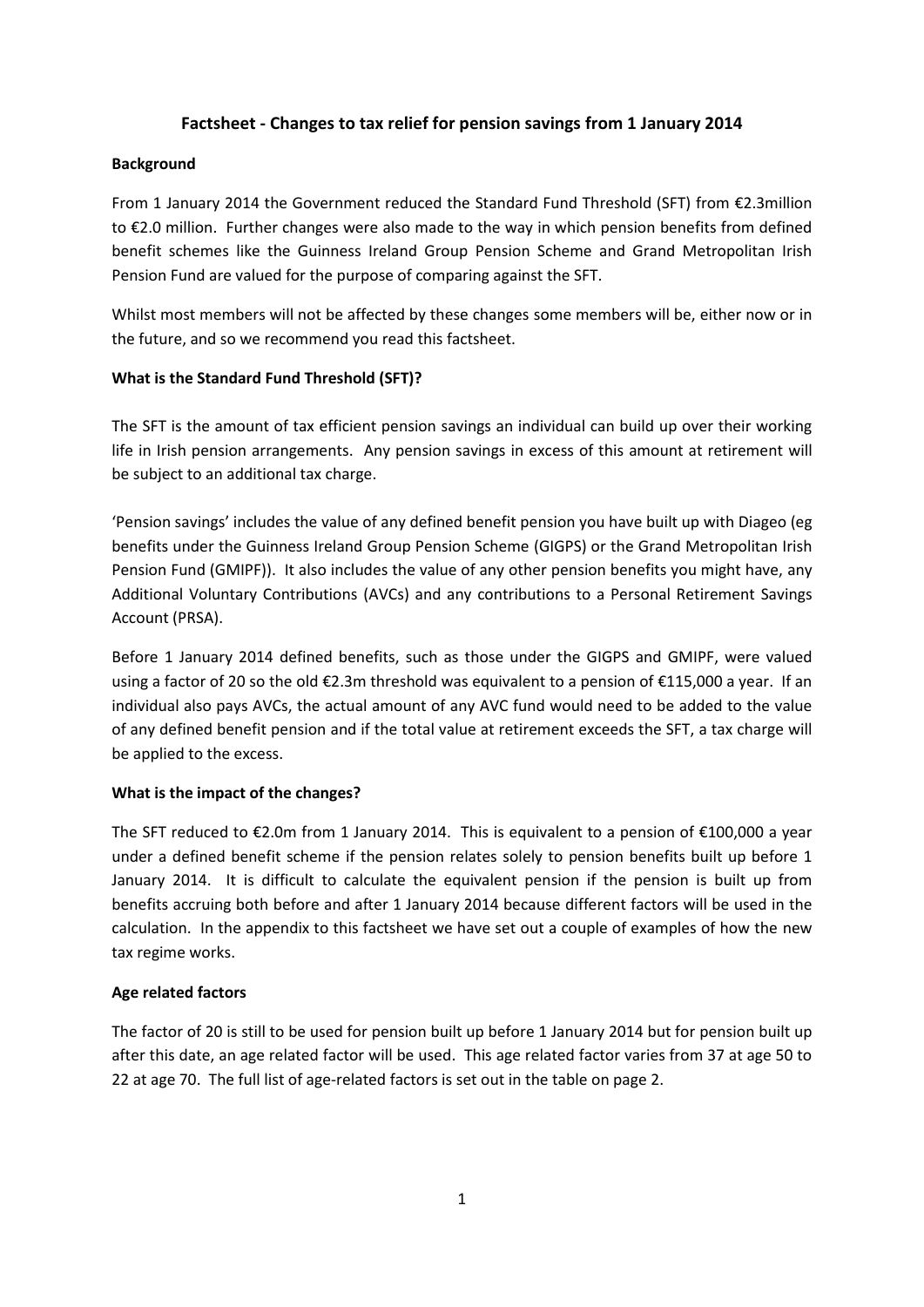#### **Table of Relevant age-related factors**

| Age          | Factor | Age          | Factor |
|--------------|--------|--------------|--------|
| 50 and below | 37     | 61           | 29     |
| 51           | 36     | 62           | 28     |
| 52           | 36     | 63           | 27     |
| 53           | 35     | 64           | 27     |
| 54           | 34     | 65           | 26     |
| 55           | 33     | 66           | 25     |
| 56           | 33     | 67           | 24     |
| 57           | 32     | 68           | 24     |
| 58           | 31     | 69           | 23     |
| 59           | 30     | 70 and above | 22     |
| 60           | 30     |              |        |

Some schemes allow members to exchange pension for lump sum at retirement. This is known as commutation. The new legislation confirms that from 1 January 2014 it is the pension **before** commutation that is valued in the calculation.

### **Personal Fund Threshold (PFT)**

Anyone who has built up pension benefits at 1 January 2014 which are in excess of the SFT of €2.0m can apply to the Revenue for a Personal Fund Threshold (PFT) equal to the value of their pension benefits at that date, but capped at the old SFT of €2.3m i.e. their pension benefits, subject to a maximum of €2.3m, will be protected but any benefits above the PFT would be subject to the chargeable excess tax on retirement.

### **What are the procedures for making a PFT application?**

PFT information will have to be provided to the Revenue through a new online process which can be accessed at **<https://www.ros.ie/paye-home-v1-web/pft/login>**. Full details of the application requirements will be available when an individual applies online. The individual will need to provide basic identifying information about themselves and the various pension arrangements they are a member of. In addition, the individual will have to obtain from the administrator of each pension arrangement, a statement certifying the amount of their pension rights on 1 January 2014, calculated in accordance with the provisions of the legislation. In the case of a defined benefit scheme, the individual will also have to show the annual amount of pension built up as at 1 January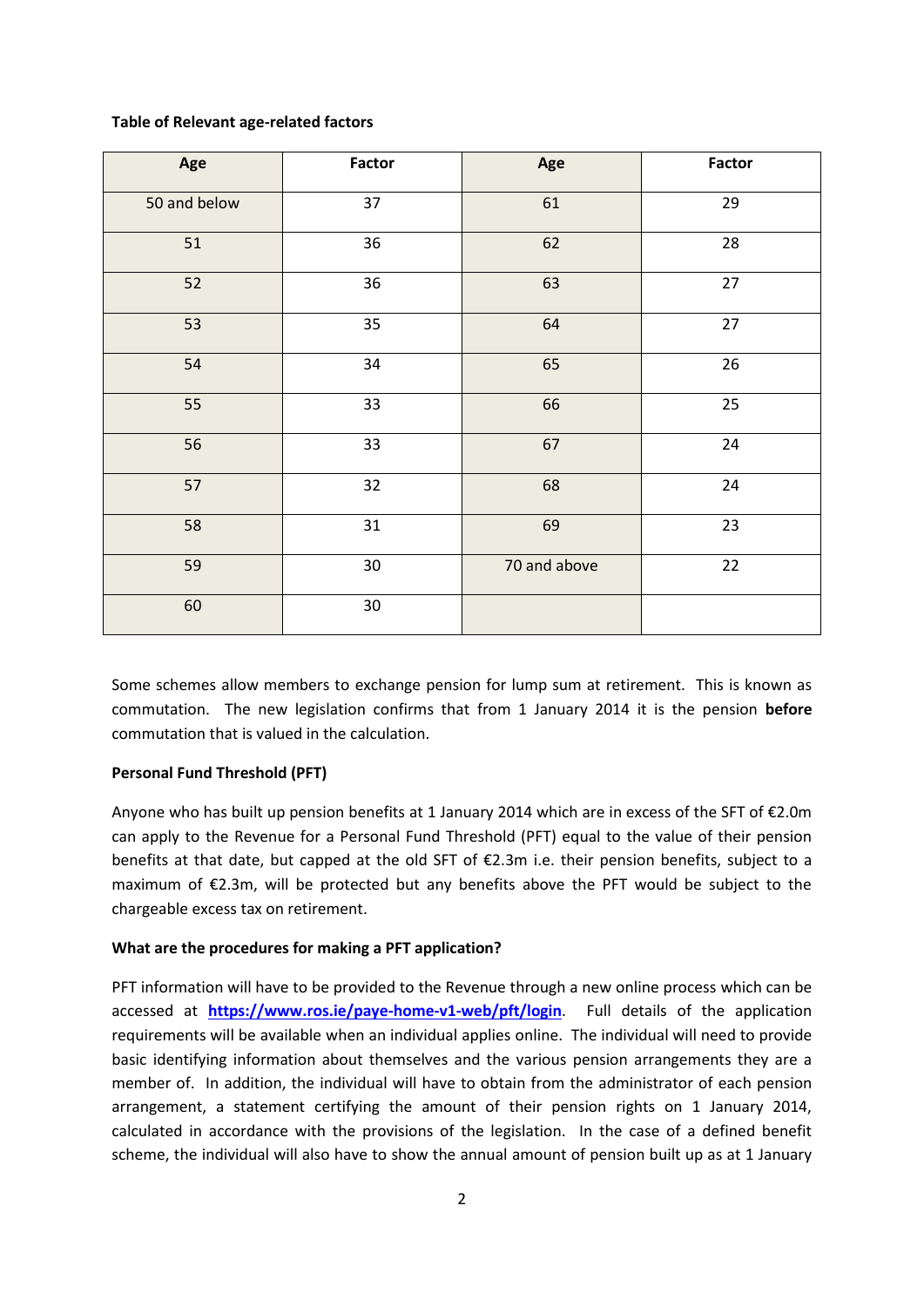2014. For your Diageo pension benefits, this can be found on your annual benefit statement which was issued in March 2014 (copies are available from the Pension Team in Edinburgh).

# **Is there a deadline for a PFT application?**

The deadline for making a PFT application is 1 July 2015.

# **Chargeable excess tax**

As before, the penalty for exceeding the SFT or PFT is an additional 41% charge on the excess value (the "chargeable excess tax"). This is on top of the normal income tax at the individual's marginal rate and the Universal Social Charge (USC) payable on pension proceeds, giving a net effective tax rate of around 70% on this income. Any chargeable excess tax due has to be paid upfront by the pension scheme administrator and recovered from the individual.

# **How does the administrator recover chargeable excess tax paid in the case of defined benefit pension arrangements?**

The legislation provides for the administrator to recover any chargeable excess tax paid either by way of an actuarial reduction in the individual's pension rights or by arranging to be directly reimbursed by the individual.

# **Maximum tax free lump sums**

Before 1 January 2014, the maximum tax free lump sum that could be taken from a pension scheme was €200,000, while a further €375,000 could be taken subject to the standard income tax rate of 20%. Any excess above €575,000 was subject to marginal rate income tax of 41% and USC of 7%. The €575,000 threshold was 25% of the old SFT.

A consequence of the SFT having been reduced to  $\epsilon$ 2.0m from 1 January 2014, is that the tax free cash threshold has dropped to €500,000. The tax-free amount of €200,000 has remained unchanged but the 20% rate of tax will apply to any amount between €200,000 and €500,000 and marginal rate tax on amounts above €500,000.

# **What happens next and what action should I take?**

We have identified a small number of members who, based on the pension benefits they have with Diageo only, are expected to be impacted immediately or in the very near future by the reduction in the SFT from 1 January 2014. We will contact these individuals by the 18th July setting out the options available to them.

If you have pension benefits outside of Diageo you should contact the administrators of your other pension benefits and get details of the current value of your pension benefits and then send this to the Diageo Pensions Team so that they are able to check your overall benefits against the SFT when you come to retirement. If, having received the information, you believe the total value of all of your Irish pension benefits at 1 January 2014 is in excess of  $\epsilon$ 2m you should contact the Diageo Pensions Team who will be able to assist you with an application for a Personal Fund Threshold (PFT). You are also strongly encouraged to consider consulting an independent financial adviser.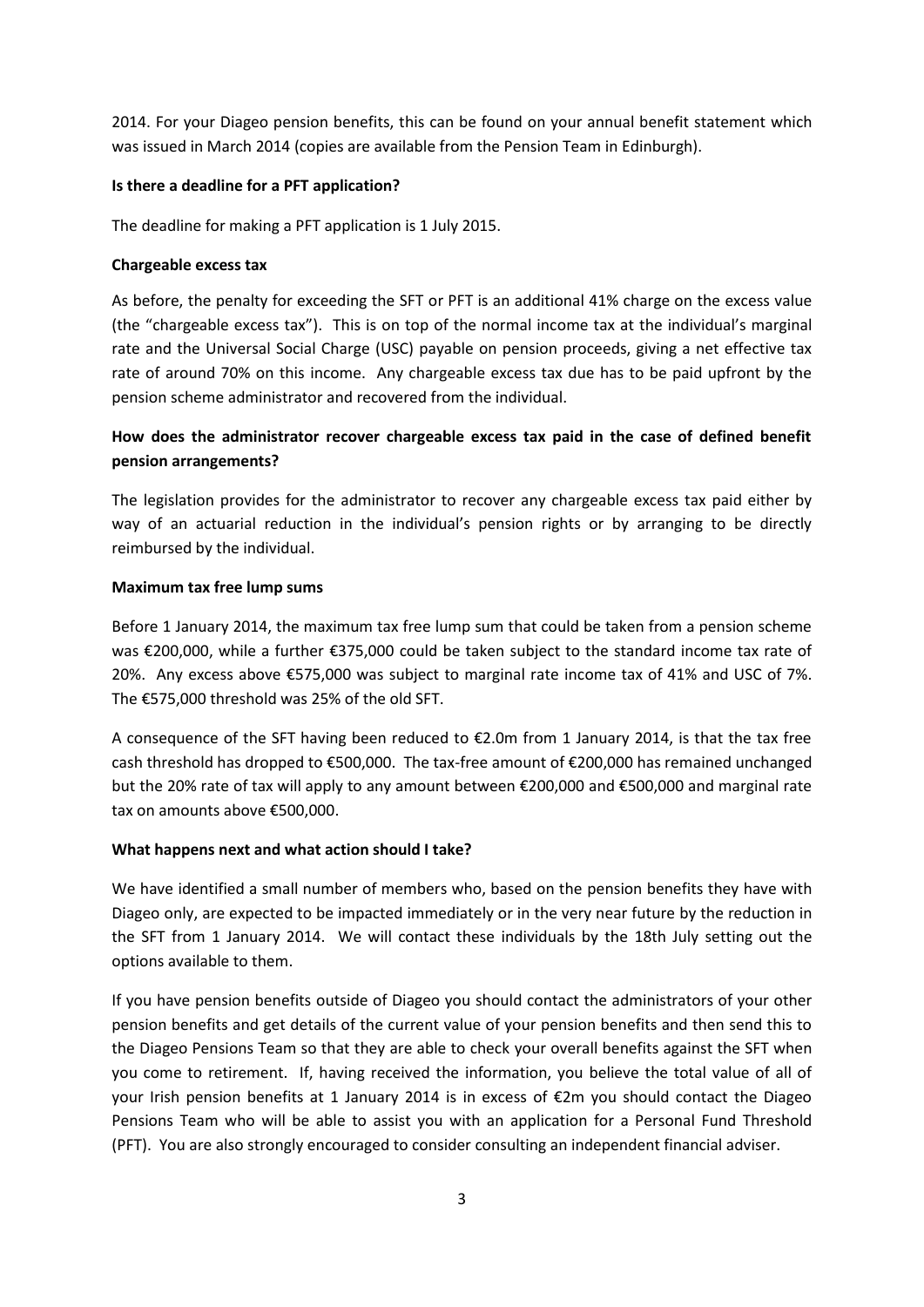### **Contact Information**

If you have any queries, please contact the Diageo Pensions Team using the details given below.

Diageo Pensions Team Diageo plc Edinburgh Park 5 Lochside Way Edinburgh EH12 9DT

Tel: 01 471 4422 Email: [gmi.pensions@diageo.com](mailto:gmi.pensions@diageo.com)

**July 2014**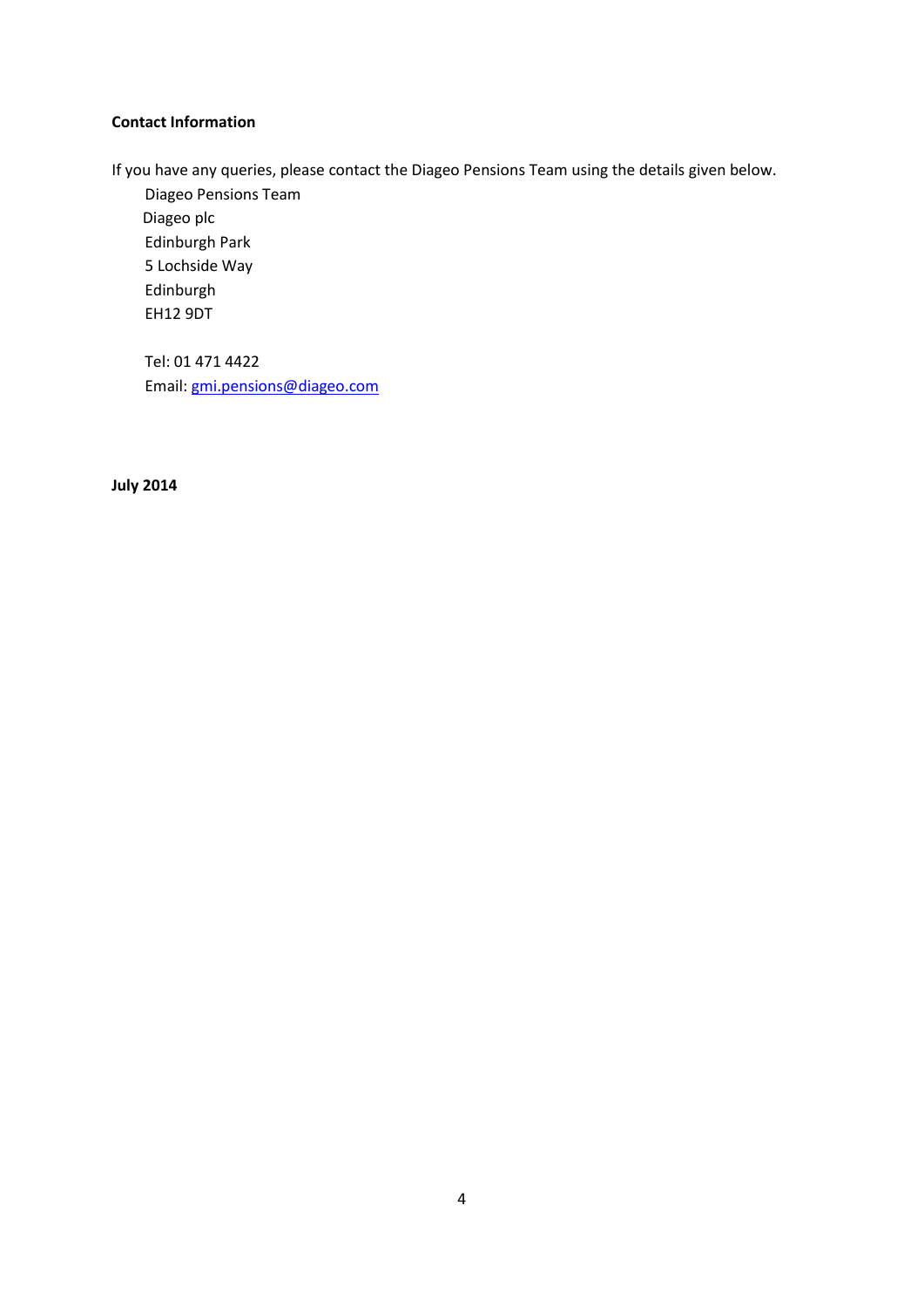# **Appendix to changes to tax relief factsheet**

# **Example 1 - Patrick – total pension below SFT at retirement**

Patrick is an active member of a Defined Benefits (DB) scheme, building up further DB pension after 1 January 2014. He has also paid Additional Voluntary Contributions (AVCs). He has no other pension benefits.

# **Can Patrick apply for a Personal Fund Threshold (PFT) at 1 January 2014?**

| Pension built up at 1 January 2014                          | €45,000 a year                    |
|-------------------------------------------------------------|-----------------------------------|
| Value of AVC fund at 1 January 2014                         | €60.000                           |
| Calculation of value of pension                             | €45,000 x 20 = €900,000 + €60,000 |
| Total Value of Patrick's pension benefits at 1 January 2014 | €960,000                          |

No. Patrick's pension benefits are valued at €960,000. He can only apply for a PFT if the value of his pension benefits is in excess of €2million at 1 January 2014.

### **At retirement will Patrick be subject to chargeable excess tax on his pension benefits?**

Let's say Patrick retires at age 65. The value of his pension benefits will be compared to the SFT at that time. If the value is greater than the SFT he will need to pay a chargeable excess tax.

Summary of his pension benefits

| Total annual pension at 65            | €60,000 a year            |
|---------------------------------------|---------------------------|
| Pension built up at 1 January 2014    | €45,000 a year            |
| Pension built up after 1 January 2014 | €15,000 (€60,000-€45,000) |
| Value of AVC fund at 65               | €90,000                   |

Value of pension at age 65 for comparison against SFT

| Value of pension built up at 1 January 2014    | €45,000 x 20 = €900,000       |
|------------------------------------------------|-------------------------------|
| Value of pension built up after 1 January 2014 | €15,000 x 26 = €390,000       |
| Value of AVC fund                              | €90.000                       |
| Total value of pension benefits at age 65      | €900,000 + €390,000 + €90,000 |
| TOTAL VALUE                                    | €1,380,000                    |

Assuming the Standard Fund Threshold (SFT) remains at €2m Patrick will not have to pay 'chargeable excess tax' as the value of his pension benefits is below the SFT.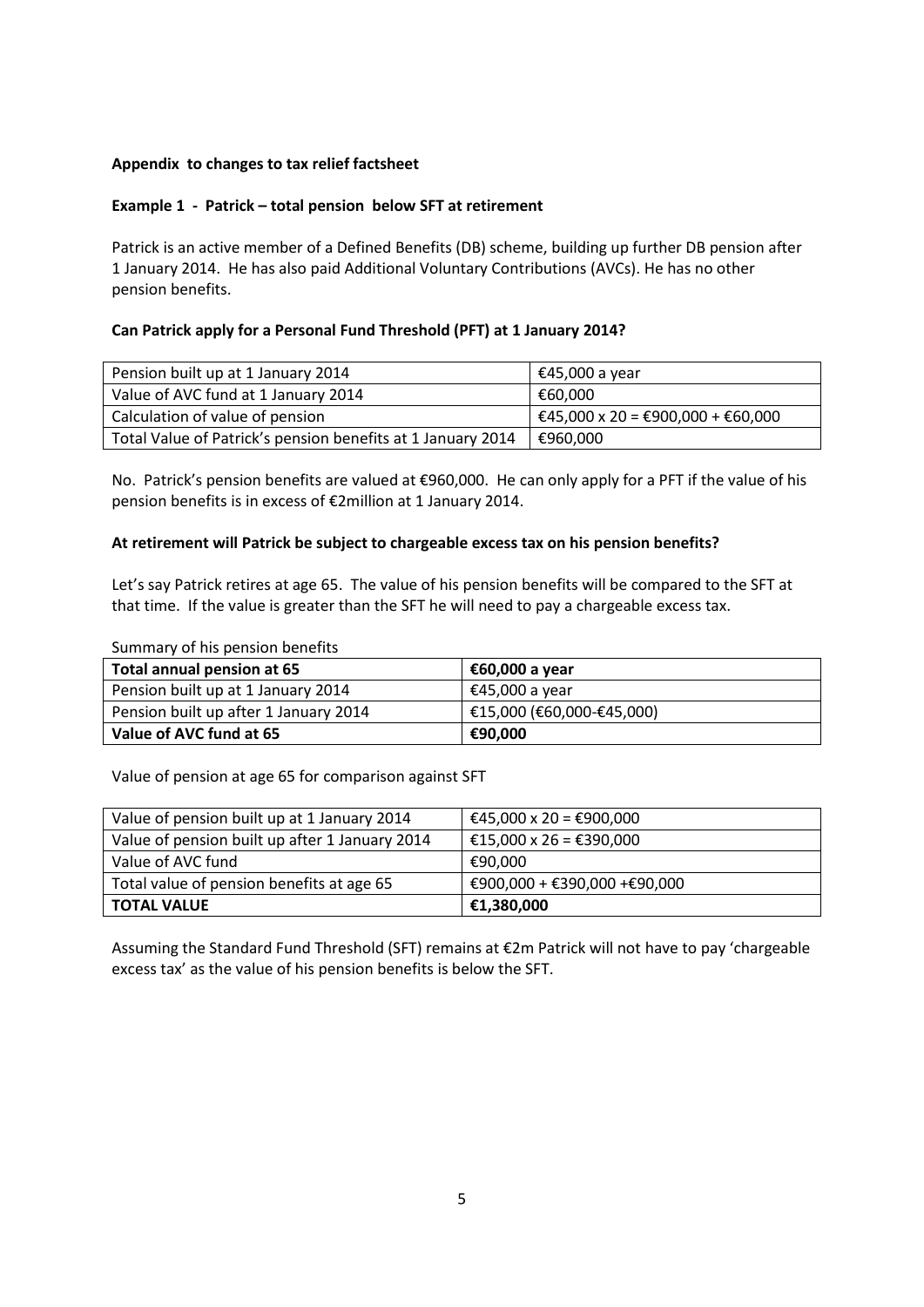# **Example 2 - Mary – total pension above SFT at retirement**

Mary is an active member of a Defined Benefits (DB) scheme, building up further DB pension after 1 January 2014. She has also paid Additional Voluntary Contributions (AVCs). Mary also has a deferred pension of €20,000 with a previous employer.

# **Can Mary apply for a Personal Fund Threshold (PFT) at 1 January 2014?**

| Current pension built up at 1 January 2014                | €60,000 a year            |  |
|-----------------------------------------------------------|---------------------------|--|
| Pension built up with previous employer at 1 January 2014 | €20,000 a year            |  |
| Value of AVC fund at 1 January 2014                       | €60,000                   |  |
| Calculation of value of pension equals the sum of         | €60,000 x 20 = €1,200,000 |  |
|                                                           | €20,000 x 20= €400,000    |  |
|                                                           | €60,000                   |  |
| Total Value of Mary's pension benefits at 1 January 2014  | €1,660,000                |  |

No. Mary's pension benefits are valued at €1,660,000. She can only apply for a PFT if the value of her pension benefits is in excess of €2million at 1 January 2014.

# **At retirement will Mary be subject to chargeable excess tax on his pension benefits?**

Let's say Mary retires at age 62. The value of her pension benefits will be compared to the SFT at that time. If the value is greater than the SFT she will need to pay a chargeable excess tax.

| Total annual pension from current employer at 62  | €80,000 a year            |
|---------------------------------------------------|---------------------------|
| Pension built up at 1 January 2014                | €60,000 a year            |
| Pension built up after 1 January 2014             | €20,000 (€80,000-€60,000) |
| Total annual pension from previous employer at 62 | €25,000 a year            |
| Pension built up at 1 January 2014                | €20,000                   |
| Pension built up after 1 January 2014             | €5,000 (€25,000-€5,000)   |
| Value of AVC fund at 62                           | €100,000                  |

Summary of her pension benefits

Value of pension at age 62 for comparison against SFT

| Value of pension from current employer built up at 1 January 2014     | €60,000 x 20 = €1,200,000                                |
|-----------------------------------------------------------------------|----------------------------------------------------------|
| Value of pension from current employer built up after 1 January 2014  | $\text{\pounds}20,000 \times 28 = \text{\pounds}560,000$ |
| Value of pension from previous employer built up at 1 January 2014    | €20,000 x 20 = €400,000                                  |
| Value of pension from previous employer built up after 1 January 2014 | $\textsf{E}$ €5,000 x 28 = €140,000                      |
| Value of AVC fund                                                     | €100.000                                                 |
| <b>TOTAL VALUE</b>                                                    | €2,400,000                                               |

Assuming the Standard Fund Threshold (SFT) remains at €2m Mary has a chargeable excess of €400,000 and will have to pay tax on this amount.